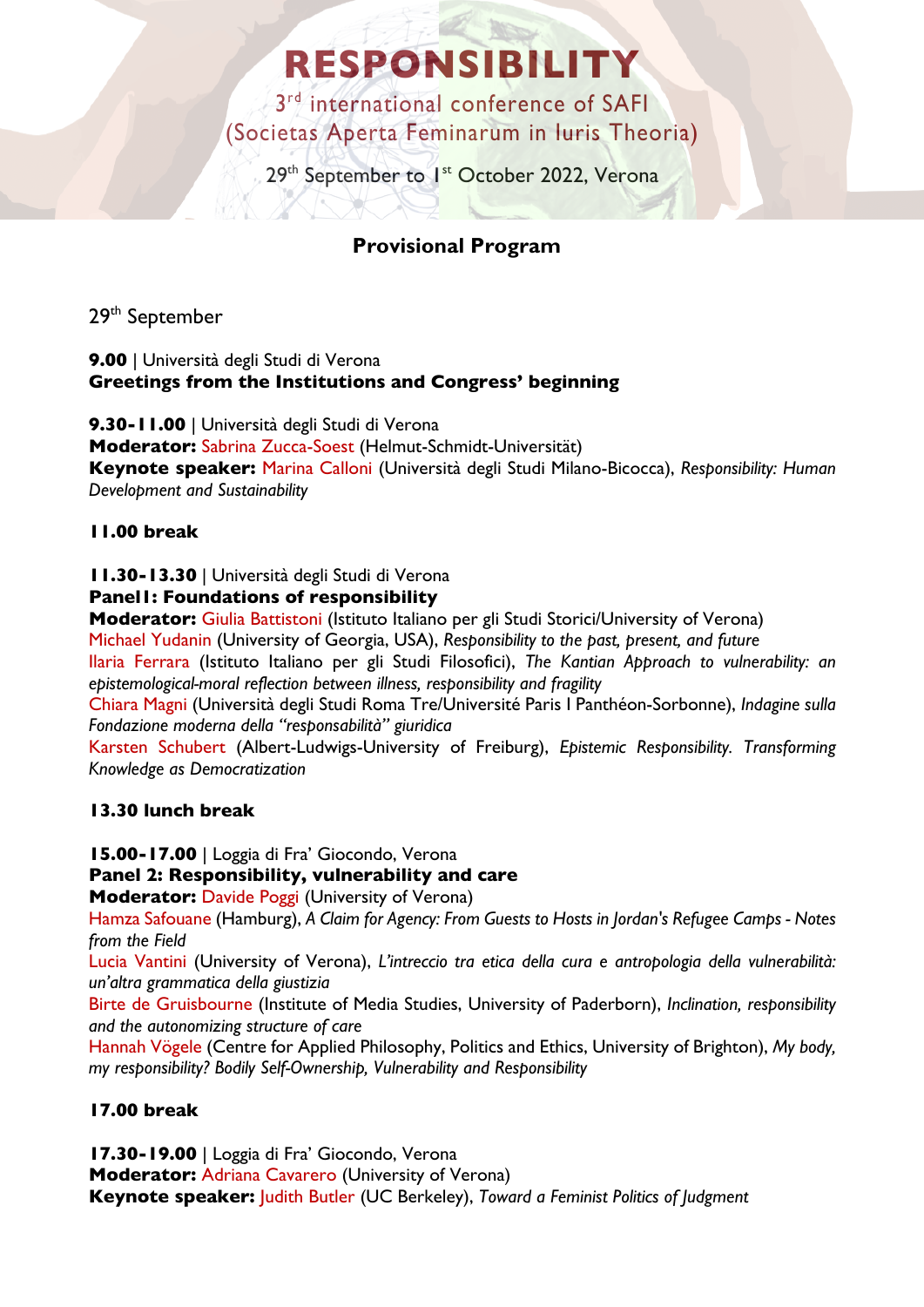### 30<sup>th</sup> September

**9.30-11.00** | Loggia di Fra' Giocondo, Verona

**Moderator: Giulia Battistoni (Istituto Italiano per gli Studi Storici/University of Verona) Keynote speaker:** Erzsébet Rózsa (University of Debrecen), *Verantwortung in Ágnes Hellers Philosophie*

#### **11.30 break**

**12.00-13.30** | Loggia di Fra' Giocondo, Verona **Moderator:** Claudia Wirsing (Technische Universität Braunschweig),

**Keynote speaker:** Rita Laura Segato (Universidade de Brasília), *Responsibility, Guilt, Punitivism and the search for a feminist better Law*

#### **13.30 lunch break**

**15.00-17.30** | Loggia di Fra' Giocondo, Verona

#### **Panel 3: Reflections on moral responsibility**

**Moderator:** Giorgio Erle (University of Verona)

Vittoria Franco (Scuola Normale Superiore di Pisa), *Responsabilità e relazionalità (TBD)*

Alix Stéphan (University College Dublin), *The Conditions of Responsibility: Derrida and Kierkegaard in Front of the Call of the Other*

Corinna Eich (Katholischen Universität Eichstätt-Ingolstadt), *Gilles Deleuze' Ereignis: Ein bildungsstiftender Raum für eine verantwortungsvolle Haltung?*

Carla Bagnoli (University of Modena and Reggio Emilia), *Responsibility and oppressive coercion* Sabrina Zucca-Soest (Helmut-Schmidt-Universität), *Responsibility and guilt*

#### **Panel 4: Reflections on moral responsibility**

**Moderator:** Carlo Chiurco (University of Verona)

Maja Berseneva (Freie Universität Berlin), *The responsible relationship of self and other in Levinas* Edoardo Poli (University of Pisa), *Un invito alla vulnerabilità: per un'etica del perdono* Danaë Simmermacher (Martin-Luther-University Halle-Wittenberg), *Responsibility from loyalty* Sarah Hiller (Free University of Berlin/Potsdam Institute for Climate Impact Research), *Responsibility without causation – Probability Raising as an independent desert base* Giulia Battistoni (IISS, University of Verona), *Subjective and objective conditions of responsibility*

**17.30-20.00** | Loggia di Fra' Giocondo, Verona

**Panel 5: Responsibility and vulnerability starting from Judith Butler Moderator:** Davide Poggi (University of Verona)

Valentina Surace (Università degli Studi di Messina), *Judith Butler: la responsabilità al di là dei limiti della sola legge e del volere libero*

Alicia Valdés (Universidad Carlos III de Madrid), *The act of coalitions. A political praxis from vulnerability and responsibility*

Michaela Bstieler (University of Innsbruck), *Apology and Responsibility: An Ethical Analysis with Butler and Levinas* 

Luke Edmeads (University of Brighton*), Vulnerability and suffering: notes on responsibility in Butler and Adorno* 

Timothy J. Husar (Bader International Study Centre, Queen's University, Canada), *Being present to Vulnerability: Uniqueness and Responsibility in Butler, Cavarero and Lewis*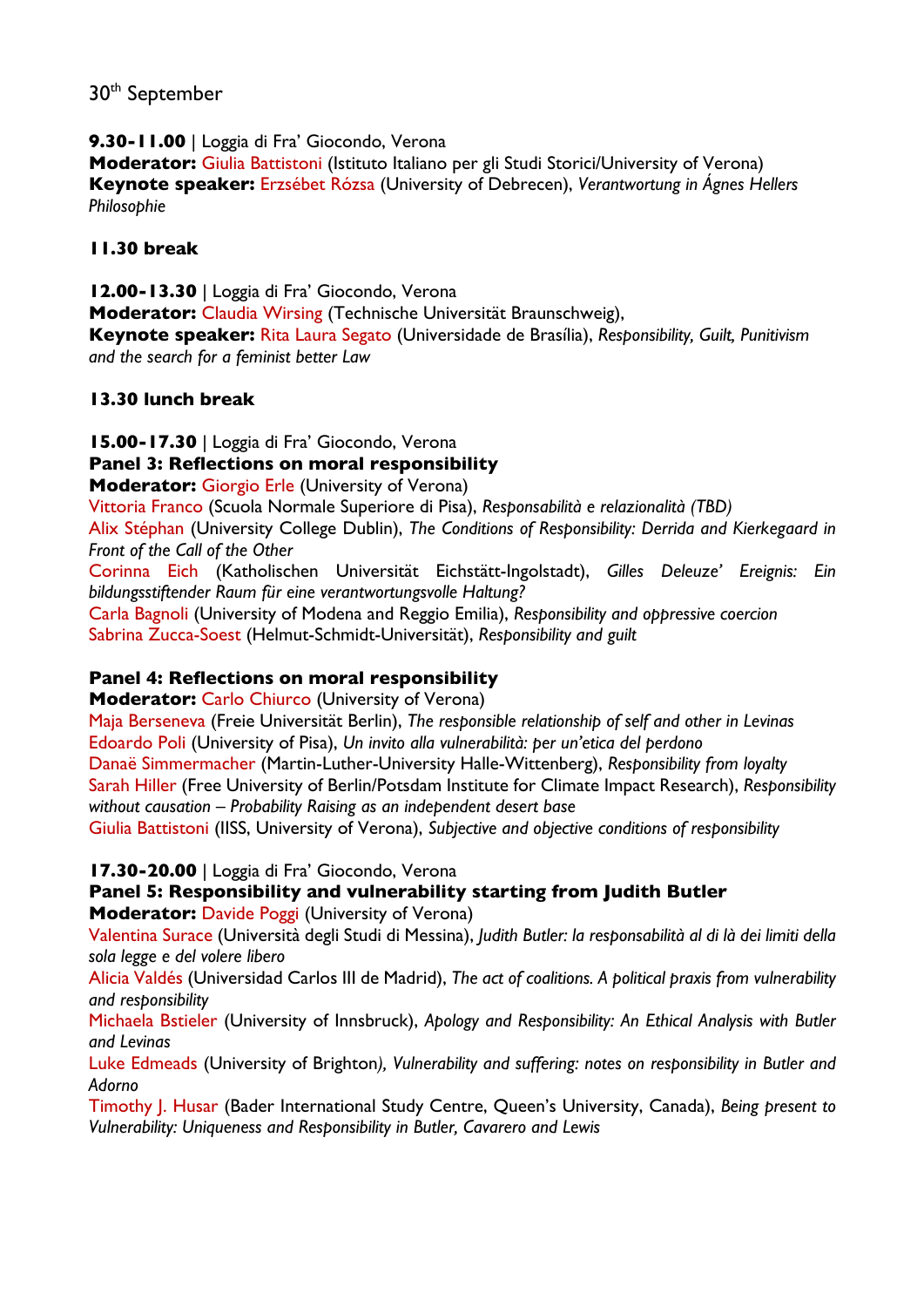1st October

#### **9.30-12.00** | Loggia di Fra' Giocondo, Verona

#### **Panel 6: Intersections**

**Moderator:** Sabrina Zucca-Soest (Helmut-Schmidt-Universität)

Anna Menzel (Goethe Universität Frankfurt), *Alteritätsethische Relevanz des Hörens und Gehört-Werdens im Recht*

Miriam Gassner-Olechowski (University of Vienna), *Responsibility in legal philosophy and international law after WWI*

Silvia Donzelli (Humboldt University, Berlin), *Responsibility for complicity: the problem of "neutral" business transactions*

Jasmine Khin (Northwestern University, Illinois, USA), *Corporate accountability and political responsibility under the United Nations human rights framework*

Alma Diamond (NYU School of Law), *Membership and owning up to collective harms*

#### **Panel 7: Responsibility and Law**

**Moderator:** Kristin Albrecht (University of Salzburg)

Camille Van Peteghem (Yale Law School/KU Leuven), *Responsibility in Diversity: questions of cultural communication in the construction of contracts*

Minni Leskinen (University of Turku), *Responsibility in doing feminist de lege ferenda research* Ana Gomez (Purdue University), *Conditions of legal responsibility: the case of Colombia*

Federica Merenda (Scuola Superiore Sant'Anna), *Individual Criminal Responsibility to reconciliate ourselves with the reality of international crimes: an outdated paradigm in the era of killer robots? An Arendtian account* 

**11.30-14.00** | Loggia di Fra' Giocondo, Verona

#### **Panel 8: Issues of socio-political responsibility**

**Moderator:** Claudia Wirsing (Technische Universität Braunschweig)

Sandra Göttsche (Helmut-Schmidt-Universität), *Suddently, Responsibility Turned Easy. When the Hierarchization of Vulnerability Reveals Double Standards and Structural Vulnerabilities no Longer Apply to Everyone*

Hannah McHugh (University College London), *Rescuing the role of blame in political responsibility*

Stella Synegianni (Friedrich-Schiller-Universität Jena), *"Keine Schuld, sondern Verantwortung". Der Sohn eines Kriegsverbrechers über Kollektivschuld, die Gnade der späten Geburt und die befreiende Funktion der Verantwortung*

Friederike Hartz (University of Cambridge), *Changing responsibilities in a warming world: Climate science and its role in activism*

Mihika Poddar (University of Oxford), *Re-imagining Human Rights: Forging legal tools to address the climate crisis*

#### **14.00 lunch break**

**15.30-17.00** | Loggia di Fra' Giocondo, Verona

**Panel 9: Responsibility in the fields of psychology and psychoanalysis**

**Moderator:** Adriana Cavarero (University of Verona)

Giulia Castagliuolo/Paolo Olgiati (University of Bologna/University of Torino), *La responsabilità come presupposto dell'alleanza terapeutica: gli effetti della medicina difensiva in psichiatria*

Elena D'Amore (University of Pisa), *Gioco e responsabilità*

Caterina Marino (Università della Calabria), *La responsabilità impossibile* dopo *e* oltre *Freud*